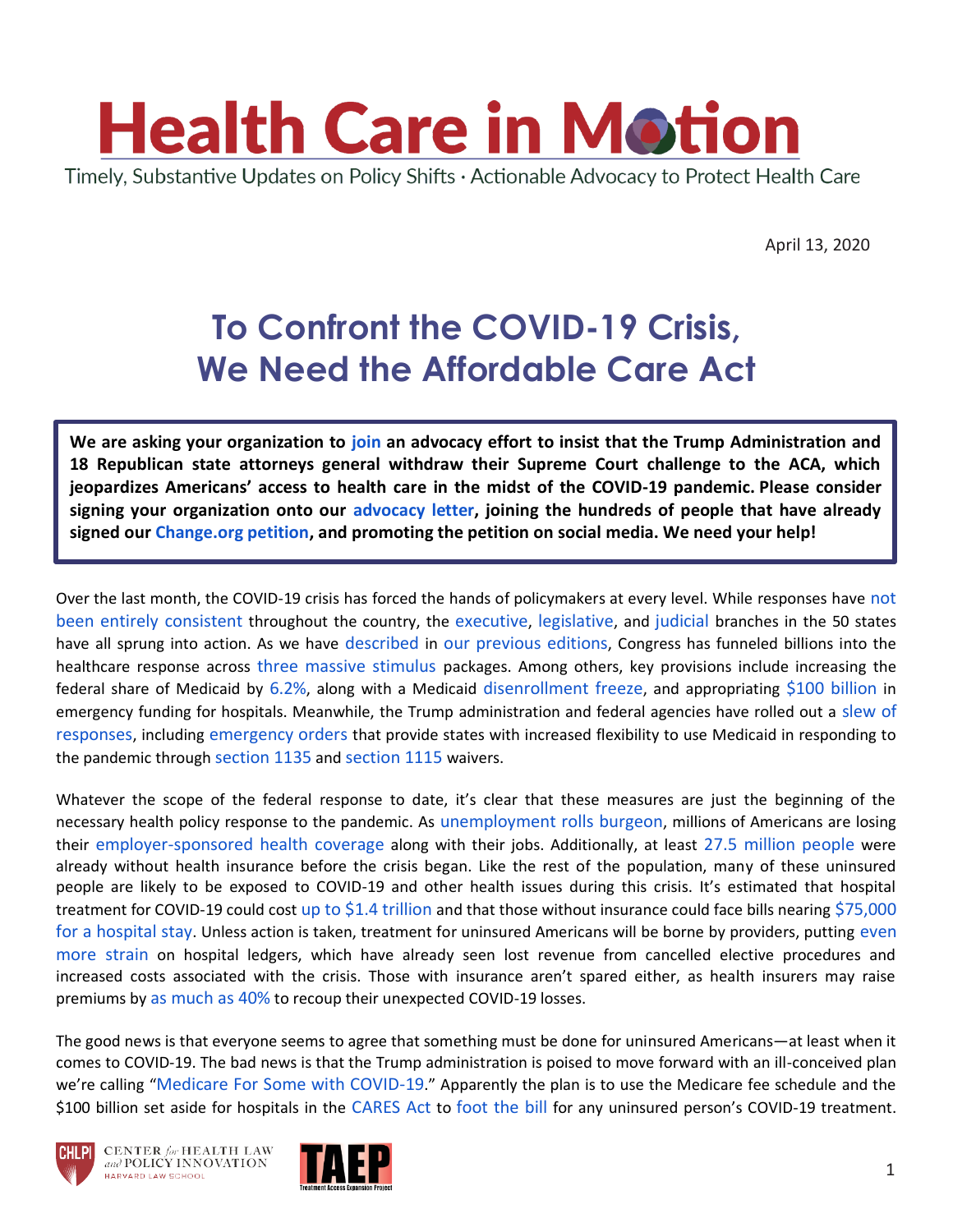There are plenty of unanswered questions about this plan, including how exactly COVID-19 treatment billings will be disaggregated from the cost of other treatments, who will qualify for the program, and what will happen if this money that initially was intended to [give hospitals immediate access to funds](https://www.modernhealthcare.com/politics-policy/white-house-considers-using-hospital-relief-funds-pay-uninsured?mkt_tok=eyJpIjoiWWpZNVpHTmhOV0V5TXpsaiIsInQiOiI2bU53OGJyUUNMZ0FhZncwN3BxVFhhUEF4TzRmQXhFWWdJOFhUVWtKSWo5YzFOeVp5c2hiY3N2VDZKbUdHd2NSTmFhMFN3R2h3bUZycnVWd09kY3Q5REE0VnNxbGVhY0djNzE2dyszblhpbUFmckJiTTJyXC9KVGFDTTFDOWlKS0gifQ%3D%3D) for things like purchasing medical supplies, PPE, and emergency construction—[runs out](https://www.kff.org/report-section/estimated-cost-of-treating-the-uninsured-hospitalized-with-covid-19-issue-brief/).

But perhaps the biggest question is why Trump is taking this path at all, rather than allowing the safety net already in place to fulfill its intended purposes. The Affordable Care Act (ACA), and its subsidized private insurance marketplaces and Medicaid expansion are the most effective tools to secure rapid and broad access to care for all Americans.

Today's *Health Care in Motion* focuses on the [continued](https://www.oyez.org/cases/2020/19-840) attempt of the Trump Administration and 18 Republican state attorneys general to sink the ACA – the best life raft we've got – in the *California v. Texas* litigation. We outline where the ACA is today, how it's being used effectively to respond to COVID-19, and how it's unfortunately still being undermined by some Republican-led states and the Trump Administration.

#### **The ACA Today**

The Affordable Care Act has never been more popular than it is [today](https://www.kff.org/health-reform/poll-finding/kff-health-tracking-poll-february-2020/) (55% of Americans view it favorably while only 37% view it unfavorably). That makes sense, [because](https://www.kff.org/health-reform/issue-brief/coronavirus-response-and-the-affordable-care-act/) as we face the COVID-19 crisis, we've never needed [its provisions](https://www.usatoday.com/story/opinion/2020/03/23/obamacare-10th-anniversary-amid-coronavirus-column/2888511001/) [more](https://www.usatoday.com/story/opinion/2020/03/23/obamacare-10th-anniversary-amid-coronavirus-column/2888511001/).

The ACA has undeniably increased insurance coverage and improved health outcomes in the United States. The law insures more than [22](https://www.cbo.gov/system/files/2019-05/55085-HealthCoverageSubsidies_0.pdf) [million](https://www.census.gov/library/publications/2019/demo/p60-267.html) Americans directly through its subsidized marketplaces and expanded Medicaid coverage (in the 37 expansion states). The ACA has also created significant gains in all private insurance plans, both within and outside of the marketplaces, by ensuring access for those with preexisting conditions. The percent of young adults with insurance has increased by over 15% since 2010 through the [dependent coverage provision](https://doi.org/10.1016/j.jhealeco.2017.02.004). Racial, gender and ethnic gaps in coverage have [also narrowed](https://time.com/5806188/obamacare-anniversary/). And the ACA has actually improved our health. A recent [Kaiser report](https://www.kff.org/medicaid/report/the-effects-of-medicaid-expansion-under-the-aca-updated-findings-from-a-literature-review/) shows the ACA has improved care access, utilization, and outcomes; reduced negative social determinants of health like food insecurity, poverty, and home evictions; and has been correlated with an increase in healthy activities. The ACA has even saved states money, and even driven overall economic growth.

Of course it's not all sunshine and rainbows. The ACA has faced its share of setbacks and is a decidedly imperfect solution to the problems inherent in our health care system. The promise of a nationwide Medicaid expansion has not been realized thanks to the Supreme Court's decision in *[NFIB v. Sebelius](https://www.oyez.org/cases/2011/11-393)*, which invalidated the penalty for states opting out of expansion. As a result, among the uninsured are [over four million](https://www.kff.org/medicaid/issue-brief/the-coverage-gap-uninsured-poor-adults-in-states-that-do-not-expand-medicaid/) people who are excluded from coverage benefits because they live in states that have not expanded Medicaid.

It's also worth noting that marketplace enrollment [decreased](https://www.vox.com/policy-and-politics/2020/1/6/21052264/obamacare-still-in-effect-mandate-gone-voxcare) by 1.2 million from 2016 to 2020, largely driven by high [premiums](https://www.healthcare.gov/health-plan-information-2019/) for those who don't qualify for a subsidy, the repeal of the individual mandate, and other Trump Administration policies. The administration has spent a significant amount of the past three years [promoting non-ACA](https://www.washingtonexaminer.com/policy/healthcare/trump-administration-to-allow-businesses-individuals-to-band-together-for-health-insurance)  [plans](https://www.washingtonexaminer.com/policy/healthcare/trump-administration-to-allow-businesses-individuals-to-band-together-for-health-insurance) that are exempt from many of the coverage requirements that are most crucial in this crisis. In particular, these plans are not required to cover fully any vaccine that might become available. These efforts, which have fortunately been [stymied in court](https://www.healthaffairs.org/do/10.1377/hblog20190329.393236/full/), mean that some percentage of people who ostensibly have insurance might not be effectively insured when it comes to treating and preventing COVID-19.

### **Effective Uses of the ACA in Responding to COVID-19**

The Trump Administration, Congress and governors from both parties have acknowledged that health programs play an





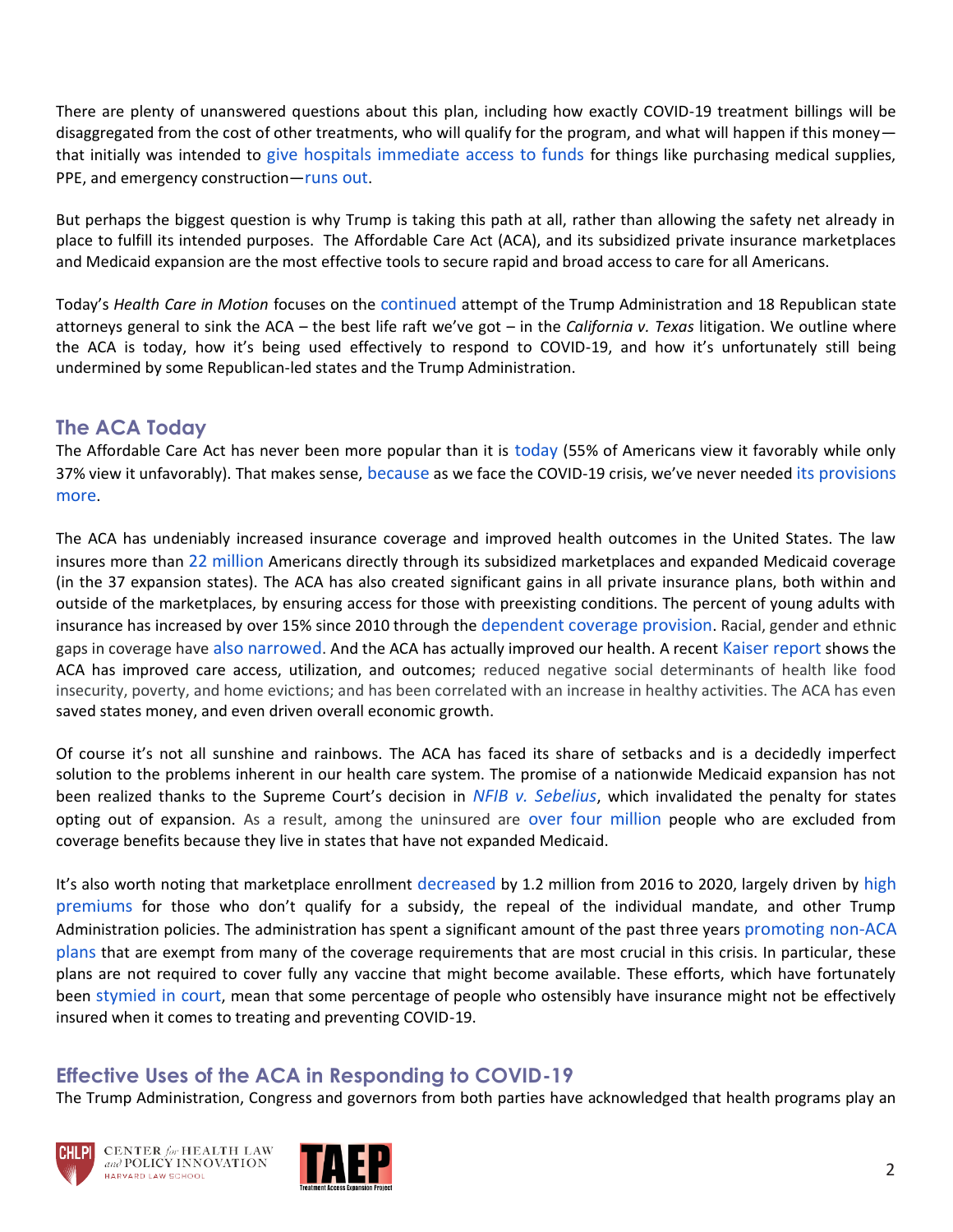important role in responding to the coronavirus pandemic and its economic repercussions. Among readily available options, the ACA and its Medicaid provisions are the best tools policymakers have. To date, the Trump Administration has [bolstered state Medicaid programs](https://www.latimes.com/politics/story/2020-03-13/trump-administration-blocks-states-use-medicaid-respond-coronavirus-crisis), Congress has appropriated [billions in new health care funding](https://www.washingtonpost.com/business/2020/03/25/trillion-dollar-stimulus-checks/), and states have [removed access restrictions](https://www.modernhealthcare.com/medicaid/utah-suspends-medicaid-work-requirement-due-covid-19?mkt_tok=eyJpIjoiWWpZNVpHTmhOV0V5TXpsaiIsInQiOiI2bU53OGJyUUNMZ0FhZncwN3BxVFhhUEF4TzRmQXhFWWdJOFhUVWtKSWo5YzFOeVp5c2hiY3N2VDZKbUdHd2NSTmFhMFN3R2h3bUZycnVWd09kY3Q5REE0VnNxbGVhY0djNzE2dyszblhpbUFmckJiTTJyXC9KVGFDTTFDOWlKS0gifQ%3D%3D). [Twelve states](https://powertodecide.org/news/12-states-are-starting-special-enrollment-period) and the District of Columbia that run their own ACA marketplaces have [opted to allow](https://khn.org/news/insurance-expansion-coronavirus-outbreak-9-states-reopen-marketplaces/) a special enrollment period to expand coverage in their states. The [insurance industry has](https://www.ahip.org/wp-content/uploads/AHIP-and-BCBSA-Legislative-Recommendations-03.19.2020.pdf)  [encouraged](https://www.ahip.org/wp-content/uploads/AHIP-and-BCBSA-Legislative-Recommendations-03.19.2020.pdf) the federal government to do the same in the 32 states with federally-run marketplaces, so far to no avail.

The states and federal government are also coordinating on a [series of emergency changes to Medicaid](https://www.kff.org/medicaid/issue-brief/medicaid-emergency-authority-tracker-approved-state-actions-to-address-covid-19/) that are increasing flexibility and maximizing the funding available through the expansion and traditional programs. For example, Arizona—one of the states challenging the ACA—has suspended a variety of deductibles, copays, and fees in its Medicaid program. Other states like Utah—another plaintiff in the lawsuit—are [backing off](https://www.modernhealthcare.com/medicaid/utah-suspends-medicaid-work-requirement-due-covid-19), at least for the duration of the crisis, measures like the Medicaid [work requirement](https://medicaid.utah.gov/expansion/), which had been endlessly [promoted](https://www.pewtrusts.org/en/research-and-analysis/blogs/stateline/2019/10/10/trump-wants-states-to-experiment-with-medicaid-up-to-a-point) by the Trump Administration.

Pertinent to the imminent [unemployment](https://www.nytimes.com/2020/04/06/podcasts/the-daily/coronavirus-unemployment-crisis.html) crisis, the ACA provides an [opportunity](http://acasignups.net/20/03/20/important-many-will-qualify-sep-whether-hcgov-announces-one-covid19-or-not) for the millions losing their jobs to gain coverage through the marketplaces, since loss of employer-sponsored coverage (and [sometimes a change in](http://www.healthreformbeyondthebasics.org/wp-content/uploads/2019/03/REFERENCE-CHART_Special-Enrollment-Periods_2019.pdf)  [income](http://www.healthreformbeyondthebasics.org/wp-content/uploads/2019/03/REFERENCE-CHART_Special-Enrollment-Periods_2019.pdf) that affects subsidy eligibility or employer-sponsored insurance affordability) counts as a qualifying event. As a result of its provisions, millions not only receive access to COVID-19 testing (a [new](https://www.kff.org/private-insurance/issue-brief/private-health-coverage-of-covid-19-key-facts-and-issues/) ACA essential health benefit under the [Families First Coronavirus Response Act](https://www.congress.gov/bill/116th-congress/house-bill/6201)) and care, but also to treatment for other medical conditions, like diabetes and heart disease, that could expose them to a greater risk of complications. Similarly, for those who fall into a precarious financial situation, Medicaid expansion can provide a comprehensive health care safety net. By expanding the insured population, the ACA has also helped safeguard the financial solvency of front-line health care providers, which foot the bill when uninsured patients show up at their door.

The ACA also provides significant prevention and public health benefits in our fight against COVID-19. It requires health insurance plans to cover federally-approved preventative services like vaccines [free of charge](https://www.kff.org/report-section/preventive-service-tracker-immunizations/). The [CARES Act](https://www.congress.gov/bill/116th-congress/house-bill/748/text#H0184B7EE6CAB4D279A7D876A13C80F3A) fasttracks a future COVID-19 vaccine for immediate inclusion in preventative benefits guaranteed under the ACA, but along with the testing provision—if the ACA were struck down this would be rendered moot. The ACA is the primary way that Congress can ensure the quick inoculation of the nation through no-cost access to a COVID-19 vaccine. Meanwhile, another ACA program, the [Prevention and Public Health Fund](https://www.tfah.org/report-details/prevention-and-public-health-fund-detailed-information/), provides critical financial support ([over](https://www.cdc.gov/funding/documents/CDC-PPHF-Funding-Impact.pdf)  [12%](https://www.cdc.gov/funding/documents/CDC-PPHF-Funding-Impact.pdf) of CDC's total program funding prior to funding cuts in the 2017 Tax Cuts and Jobs Act) to the CDC's infectious disease and local public health functions. Never has it been clearer that the ACA sits at the center of the nation's health care safety net.

### **The Existential Threat to the ACA:** *California v. Texas*

Nevertheless, the Trump Administration and 18 Republican state attorneys general [continue](https://www.kff.org/health-reform/issue-brief/explaining-texas-v-u-s-a-guide-to-the-case-challenging-the-aca/) their attempt to sink the best life raft we've got, the ACA. By continuing to litigate *California v. Texas*, these government representatives are placing ideology over the health and safety of the public.

As we've discussed in [previous](https://www.chlpi.org/wp-content/uploads/2013/12/HCIM_12_17_2018.pdf) [posts](https://www.chlpi.org/wp-content/uploads/2013/12/HCIM_3_5_20.pdf), *California v Texas* considers the constitutionality of the ACA's individual mandate, which the Supreme Court had previously upheld as an exercise of congressional taxing power in a 2012 case, *NFIB v. Sebelius*. Rather than confine their challenge to the individual mandate, the 18 state attorneys general also ask the Supreme Court to declare the entire ACA unconstitutional. The Trump Administration's Department of Justice, after initially arguing that the individual mandate is severable from the rest of the ACA, now supports the position that the whole law should be struck down as well.